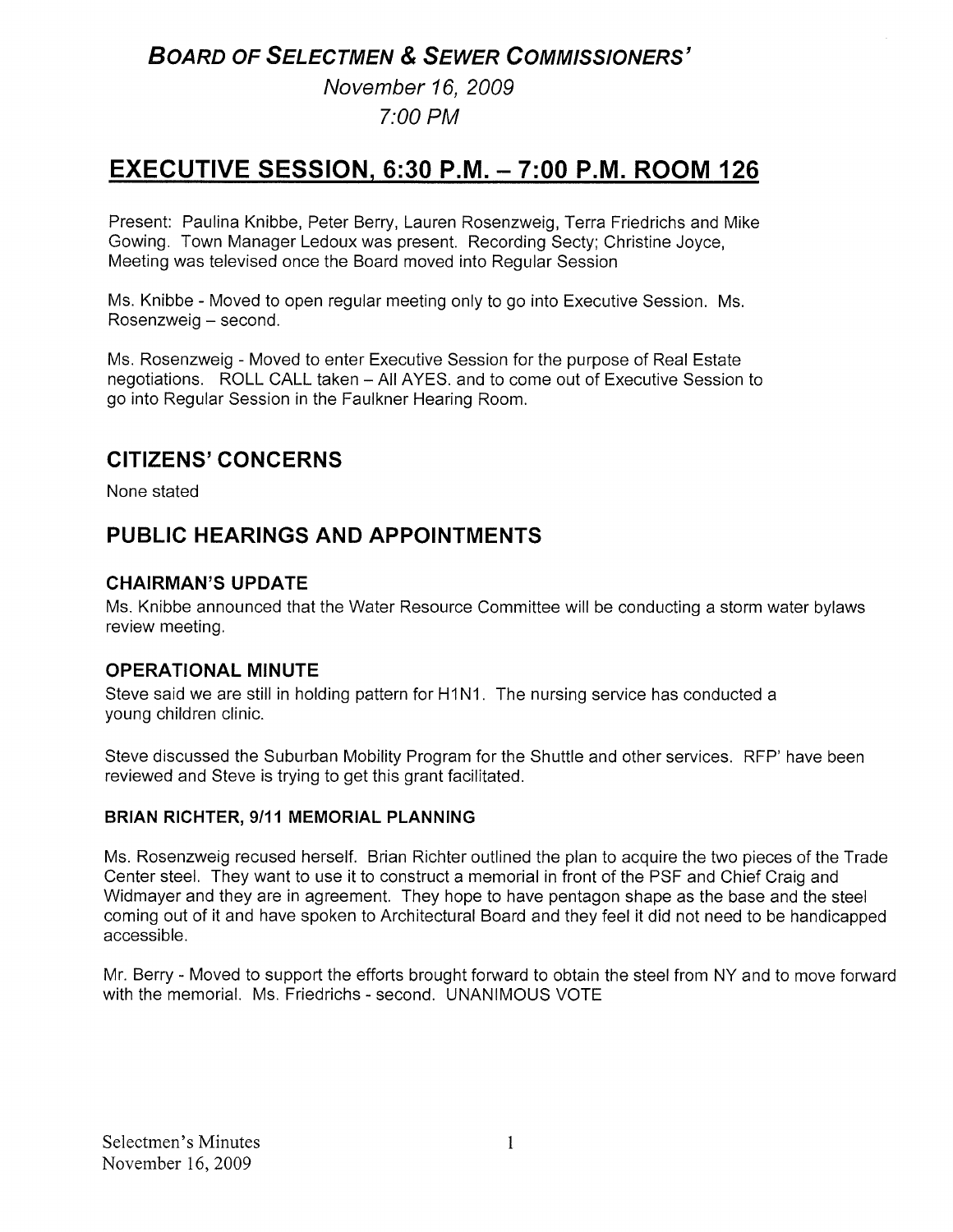#### ACTON FARMERS MARKET UPDATE

Ms. Knibbe asked about the Windsor Building shed--it is available and does not see any reason to deny the use for Farmer's Market storage.

Ms. Rosenzweig attended the Market and was very happy with the successfulness of this Market.

Mr. Berry noted that the board had gotten many emails in support of the Market. Both Chiefs have no problem with the Market continuing next year

Mr. Gowing noted that the first day was jammed.

Ms. Friedrichs said congratulations and asked about the reuse of the building at Windsor. Ms. Knibbe - Moved to approve another year as well as the May early market, and further that we approve use of the shed. Ms. Rosenzweig — second. UNANIMOUS VOTE

#### CONSERVATION COMMISSION/LAND STEWARDSHIP COMMITTEE, OVERSIGHT MEETING

Terry Maitland Chair of ConsCom presented and noted the other members in the audience. The committee needs a Full Member. Tom Tidman is wonderful to work with. They discussed the Open Space Committee that Andy Magee is managing. They have a job to protect wetlands and they have had less activity and fewer projects all year. Terry noted set back distances to wet lands. They do not like to work with 40B projects because the developers don't have to adhere with town regulations.

Ms. Rosenzweig asked about the compliance, they need to meet the States setback. Mr. Maitland discussed that we have a good bylaw that allows us to uphold decisions.

Ms. Friedrichs asked about water runoff and the cumulative effects. Ms. Friedrichs asked that we have an excel sheet for each area.

Mr. Gowing asked about wetlands on the border of two towns, and do the other communities have similar bylaws? Terry replied that we only rule on land within our Town's borders.

Mr. Gowing also noted the storm water issues mandated by the State.

They are down a member and will send note to VCC to look for a member.

The Land Stewardship group is working with 1,600 acres of town owned lands. A slide show was given on the duties of the Committee, Mr. Snyder Grant discussed the Mission Statement they have developed. They need more members. There is some new land at Robbins Mill Land which will come over to the town under the Planning Board decision.

Mr. Berry said they do a great job and the trails are in great shape. Mr. Maitland was asked how they fit in with Town boards. He replied that currently the Land Stewardship Committee was a subcommittee of the Conservation Commission. Mr. Berry said we need to have them go through VCC and adhere to the Open Meeting Law.

Ms. Rosenzweig spoke about the Blue Bird Boxes and the return of the Blue Birds.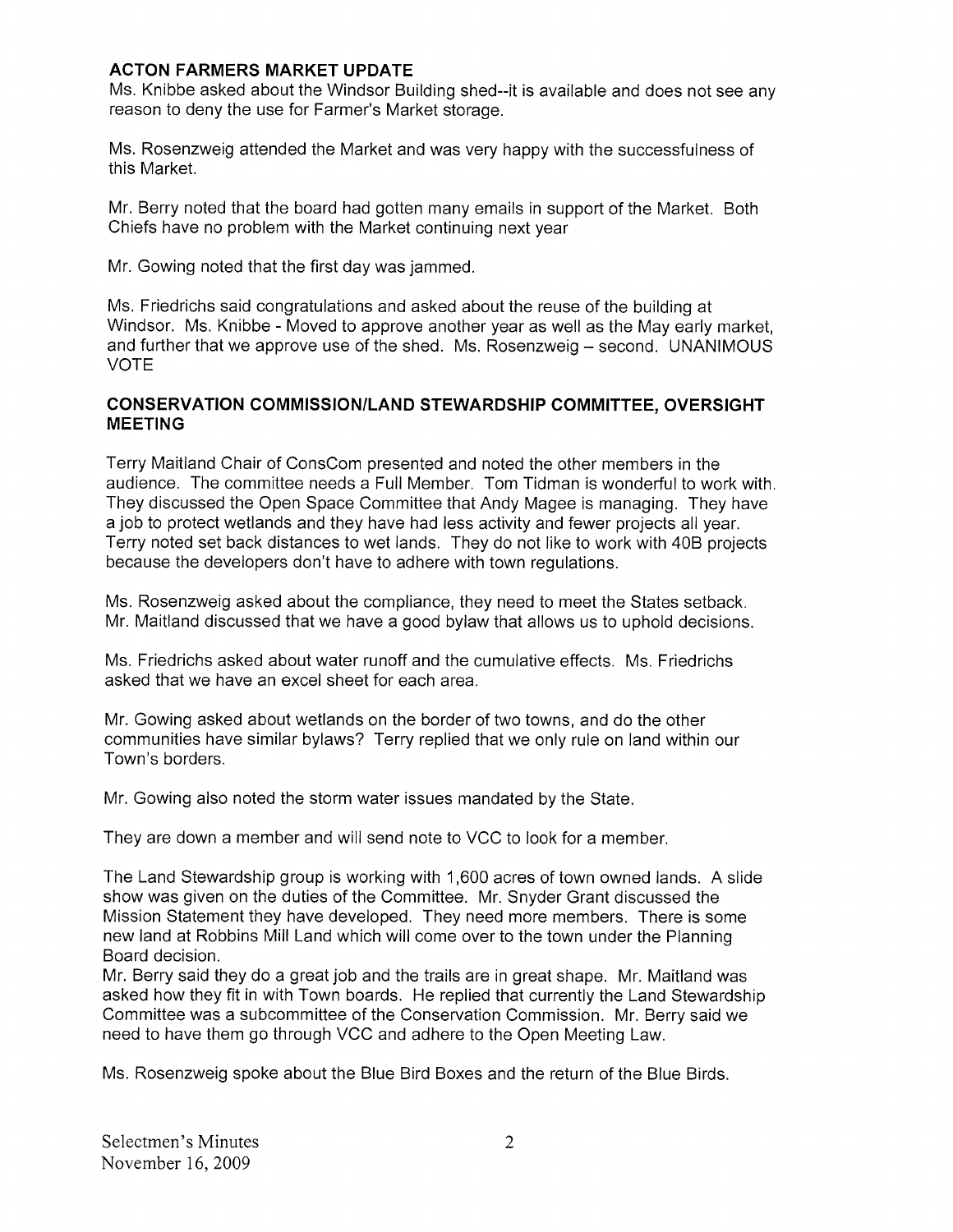Ms. Friedrichs hoped the Trail through Time project will continue. Ms. Friedrichs asked about invasive plants and what we need to do to properly dispose of them. Terra asked about the Powder House and an option was to put it on the canoe landing and did not know about set backs. Jim noted there was a restrictive covenant on the canoe landing which allowed them to maintain the canoe launch but did not allow buildings.

#### COUNCIL ON AGING OVERSIGHT MEETING

Barbara Tallone and Charlie Arronson presented an overview on what the COA does. They also discussed the expansion committee. It was determined that a new building would be needed. In the interim they have reconfigure space and have moved the computers to the dining room. The old flooring was carpet and had rips and now they have a safe new wood floor. Friends of Council provide aid for trips and activities. They have been trying to open up communication to bring the COA and needs to the public. Carol Steiner and Laura Dusharm have been integral for the elders in Acton.

Mr. Gowing asked about the Wish List and improvements for safety and asked that the list be prioritized.

Ms. Friedrichs asked that we need to have a running tab on what we are spending money on.

Membership is full and they will have an article for Annual Town Meeting to change the charter to allow them to have longer terms to be staggered.

#### SENIOR TAXATION COMMITTEE OVERSIGHT MEETING

Peter Ashton updated the board on the scope of things that they have been doing over the last year. The primary function is to maintain this Voluntary fund. They fill in some gaps. They bring in 10 to 15 thousand per year. They monitor the senior tax relief and investigate Home Rule Petitions and Bills that are important to the town.

#### COMMUNITY PRESERVATION COMMITTEE PRESENTATION

Ms. Friedrichs said will leave the room for discussion of the Windsor Building as her father is an abutter to the property. Terra said that she believes that the "leave the room" requirement is a violation of her rights to witness public discussion under the Open Meeting Law, but since she hasn't had time to get a ruling from the state, she'll leave the room. But that she intends to get a formal ruling from the state to make sure that the Town is not violating her rights

Bill Klauer updated the board on the revised estimate and other issues surrounding the moving of the house.

Mr. Berry said it looked like we had \$800,000 available and requests over that amount. We need to know how the house would travel and we need to find that out before we recommend to the CPC. Ms. Knibbe asked about the moving of the building would be eligible for funds. Bill said that foundation would not be covered with CPC funds.

Ms. Friedrichs wanted to wait until we got newer numbers from Bill Klauer.

Ms. Friedrichs – Moved to the next step to send it CPC, Mr. Berry - second for discussion. Mr. Gowing said let it be the CPC as the final decision maker. Ms. Rosenzweig was comfortable supporting sending to CPC. 4-1 Ms. Knibbe, NAY, Motion Passes

Selectmen's Minutes 3 November 16, 2009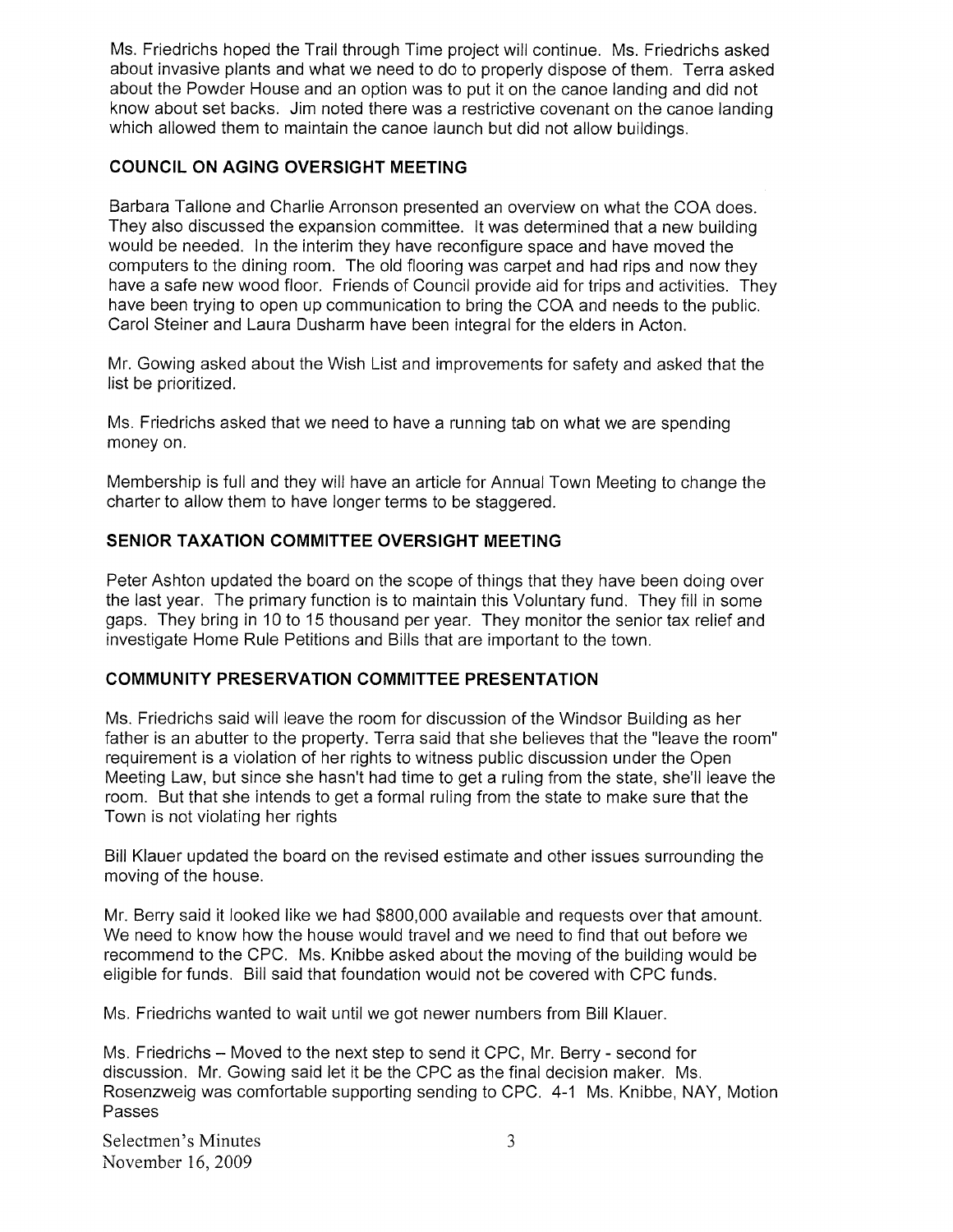Ms. Rosenzweig- Moved to pass the town hail window restoration to CPC. Mr. Gowing second. UNANIMOUS VOTE

468 Main Street — Windows Project, Mr. Gowing asked about the windows in the second floor. Dean said they will replace the casement windows on the second floor and the windows on the first floor. Ms. Rosenzweig — Moved to pass the 468 Window project to the CPC. Mr. Gowing — second. UNANIMOUS VOTE

After discussion — the Board took a poll to determine order of preference to pass along to the CPC.

- Priority = 1. Town Hall Windows
	- 2. 468 House Windows
	- 3. Windsor Building Restoration
	- 4. Power House relocation

The Board suggested that Open Space set up funds to preserve Open Space Ms. Rosenzweig recommends acquisition funds be the first priority for CPC

Windsor Building updates — Mr. Berry discussed the meeting room issue with the Schools, he asked if Dean had spoken to the Schools. He thinks we need to focus on the fact this is a historical restoration.

Ms. Rosenzweig outlined the need to save this historical building.

Ms. Knibbe noted she had spoken to the Schools about using their facilities and noted that there is a lot of space at the Schools. Ms. Knibbe said we need to preserve to make it safe; she would be in favor of doing anything we can do to address only things that have deteriorated. Mr. Berry asked about the \$168,000 and electrical and mechanicals, Dean said no they were not included in that amount. Ms. Knibbe asked about the condition of the building. Dean said it needs paint and noted that we need to move ahead and maintain the buildings we have.

Mr. Gowing noted the 468 building was done inexpensively. Mr. Gowing noted we could make the doors faux until later. Ms. Rosenzweig - Moved that we recommend and prioritize with the full \$168,000 exterior restoration and go though the vetting process with CPC. Mr. Gowing — second UNANIMOUS VOTE

# ALG UPDATE / BUDGET DISCUSSION

Ms. Knibbe discussed the report of cost savings and we need numbers and we need to sort them out. We are doing many of the things suggested already and many big ticket items are for negotiation, some of these need more review.

Ms. Fredrichs noted this was a great study.

# SELECTMEN'S REPORTS

Ms. Friedrichs updated the board on the EDO's questionnaire. it was too large so they will borrow recreations Survey Monkey software to reformat it. Ms. Friedrichs updated the handicapped survey which seeks to find out our needs locally and specifically to help in disaster events.

Selectmen's Minutes 4 November 16, 2009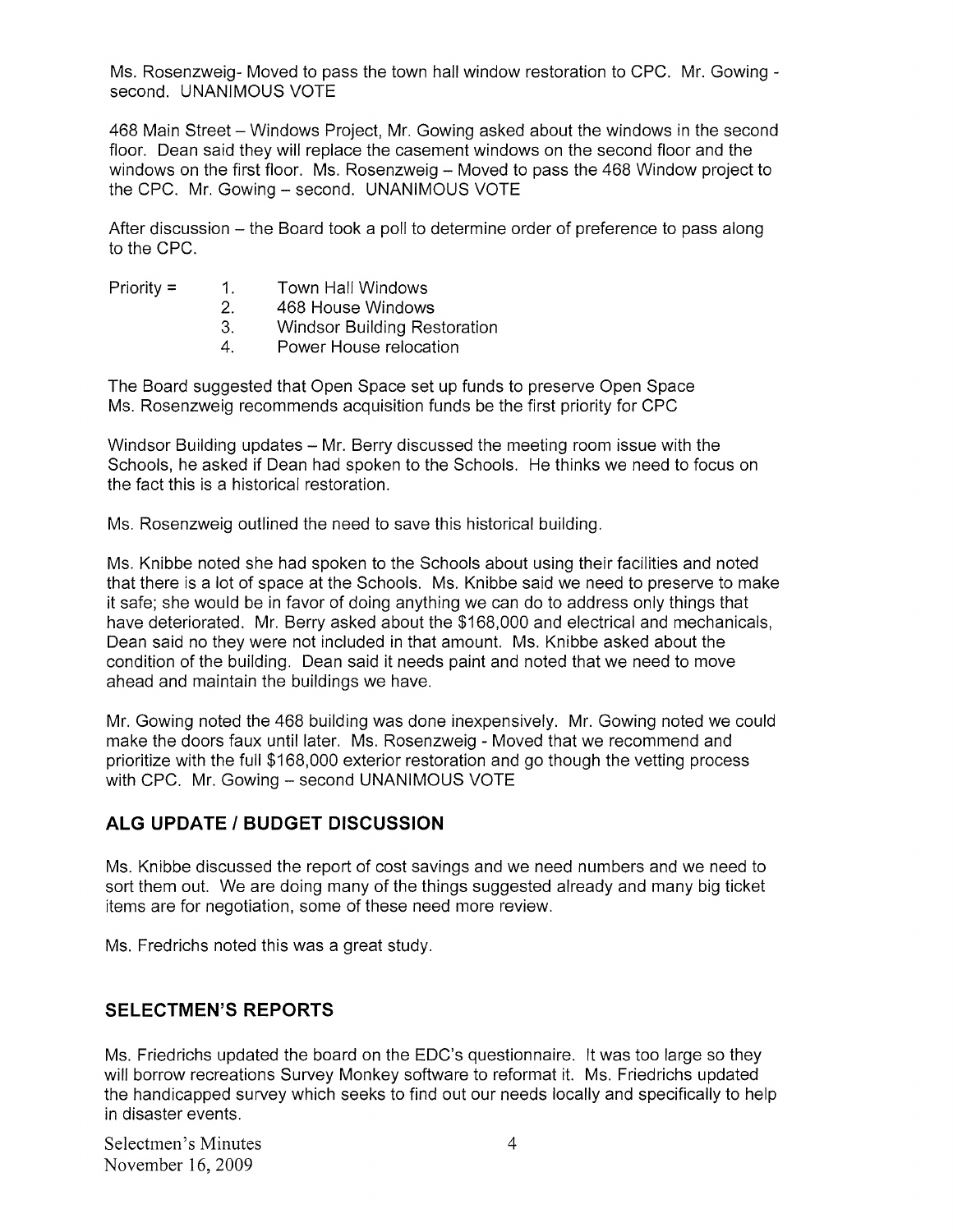Ms. Rosenzweig said we were working on planning regional transportation with MAGIC TOWNS and study how best to establish service that would go town to town to serve residents. They are also looking into having a rail trail along the Central Middlesex line that would also be able to accommodate other transportation such as a light rail or other energy efficient shuttle vehicle. Ms. Rosenzweig said it has been working in other states to use these trails for multi-modal uses.

Ms. Rosenzweig attended meetings with Representative Atkins about the situation of State Aid and more cuts possible may be happening and that we should plan our budgets accordingly. Cuts in State Aid in the range of 10-15% are likely. Both schools and town will have to make up for funding that was cut in the 9 C cuts.

Rep Atkins requested that the town list all unfunded mandates and reports that we are required to perform for the state. We should prioritize which ones are the most onerous. She would like this sent to her office<br>by November 30<sup>th</sup>.

Planning Board is willing to oversee the Comprehensive Community Plan. They will appoint a committee and coordinate and review this process.

TAC wants to come to the BOS regarding train station.

Ms. Rosenzweig discussed the forum at the schools that was conducted by Cory Atkins.

WANT meeting at the senior center at 7:00 brainstorming all the issues septic vs. sewers and they want to get all the items needed for discussion listed so they can plan the best way to proceed toward a solution.

Mr. Berry spoke about the application for demolition of two buildings on School Street, The buildings have been deteriorating and asked how the bylaw handles this in the historic districts.

Tulip tree is going to stay and they have an easement that we will landscape. Mr. Berry thanked Michael Klinger the homeowner for his cooperation and willingness to put the sidewalk on his property, thereby allowing both safe passage, and the saving of the tree.

GAB is working on green issues and expediting certain green company permitting. They want us to approve of the smart growth currently at the State House.

Sidewalk Committee has made 4 more recommendations.

# LILLIAN ROAD — BULETTE DRIVE PROPOSED 40B (REVISED)

Nancy Tavernier was present to discuss this 40B, and to give an overview of what is happening. ACHC is noted that the increase in units recommended by Mass Housing. This project has confusion of whether it has been filed, and they don't know who the developer is. This will be filed with the State and need to be ready to jump on it. The site is too dense for four units. Under the current configuration it is time to draw a line in the sand Mass Housing is pushing hard to increase the unit numbers. She asked that the town express surprise that they would ask for more density to Mass Housing. Ms. Rosenzweig said we should appoint someone to speak with Mass Housing and to send them our policy. She noted the Town would be willing to have the housing at the original proposal for number of units, which was 2 units plus the existing house. One house would be designated affordable. Mr. Berry was asked to interface with Mass Housing

# W. R. GRACE LATEST ENVIRONMENTAL PROTECTION AGENCY COMMENTS